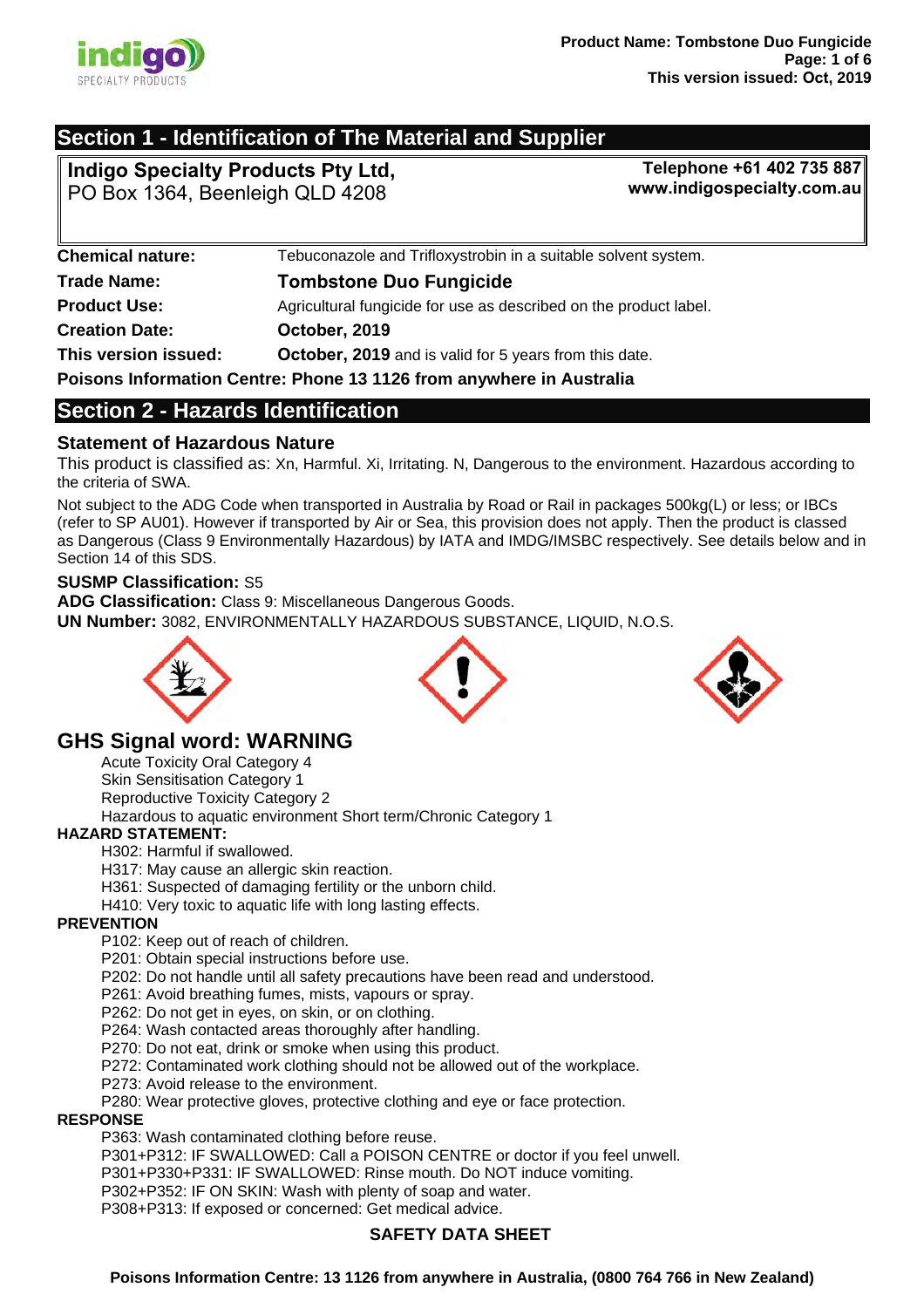

P333+P313: If skin irritation or rash occurs: Get medical advice.

P391: Collect spillage.

P370+P378: Not combustible. Use extinguishing media suited to burning materials. Alcohol resistant foam is the preferred firefighting medium but, if it is not available, normal foam can be used.

#### **STORAGE**

P405: Store locked up.

P410: Protect from sunlight.

P402+P404: Store in a dry place. Store in a closed container.

P403+P235: Store in a well-ventilated place. Keep cool.

#### **DISPOSAL**

P501: Dispose of contents and containers as specified on the registered label.

#### **Emergency Overview**

#### **Physical Description & Colour: White suspension.**

**Odour:** Mild odour.

**Major Health Hazards:** Harmful if swallowed. May cause an allergic skin reaction. Suspected of damaging fertility or the unborn child.

| Section 3 - Composition/Information on Ingredients |                    |        |                                |         |  |
|----------------------------------------------------|--------------------|--------|--------------------------------|---------|--|
| Ingredients                                        | <b>CAS No</b>      | Conc.% | TWA $(mg/m^3)$ STEL $(mg/m^3)$ |         |  |
| Tebuconazole                                       | 107534-96-3 200g/L |        | not set                        | not set |  |
| Trifloxystrobin                                    | 141517-21-7 100g/L |        | not set                        | not set |  |
|                                                    |                    |        |                                |         |  |

This is a commercial product whose exact ratio of components may vary slightly. Minor quantities of other non hazardous ingredients are also possible.

The SWA TWA exposure value is the average airborne concentration of a particular substance when calculated over a normal 8 hour working day for a 5 day working week. The STEL (Short Term Exposure Limit) is an exposure value that may be equalled (but should not be exceeded) for no longer than 15 minutes and should not be repeated more than 4 times per day. There should be at least 60 minutes between successive exposures at the STEL. The term "peak "is used when the TWA limit, because of the rapid action of the substance, should never be exceeded, even briefly.

# **Section 4 - First Aid Measures**

## **General Information:**

You should call The Poisons Information Centre if you feel that you may have been poisoned, burned or irritated by this product. The number is 13 1126 from anywhere in Australia (0800 764 766 in New Zealand) and is available at all times. Have this SDS with you when you call.

**Inhalation:** First aid is not generally required. If in doubt, contact a Poisons Information Centre or a doctor. **Skin Contact:** Irritation is unlikely. However, if irritation does occur, flush with lukewarm, gently flowing water for 5 minutes or until chemical is removed.

**Eye Contact:** First aid is not generally required. If in doubt, contact a Poisons Information Centre or a doctor. Take special care if exposed person is wearing contact lenses.

**Ingestion:** If product is swallowed or gets in mouth, do NOT induce vomiting; wash mouth with water and give some water to drink. If symptoms develop, or if in doubt contact a Poisons Information Centre or a doctor.

# **Section 5 - Fire Fighting Measures**

**Fire and Explosion Hazards**: The major hazard in fires is usually inhalation of heated and toxic or oxygen deficient (or both), fire gases. There is little risk of an explosion from this product if commercial quantities are involved in a fire.

This product is likely to decompose only after heating to dryness, followed by further strong heating.

Fire decomposition products from this product are likely to be harmful if inhaled. Take suitable protective measures.

**Extinguishing Media:** Not combustible. Use extinguishing media suited to burning materials. Alcohol resistant foam is the preferred firefighting medium but, if it is not available, normal foam can be used. Try to contain spills, minimise spillage entering drains or water courses.

**Fire Fighting:** If a significant quantity of this product is involved in a fire, call the fire brigade. There is little danger of a violent reaction or explosion if significant quantities of this product are involved in a fire. Recommended personal protective equipment is full fire kit and breathing apparatus.

| Flash point:                     | Does not burn. |
|----------------------------------|----------------|
| <b>Upper Flammability Limit:</b> | Does not burn. |
| <b>Lower Flammability Limit:</b> | Does not burn. |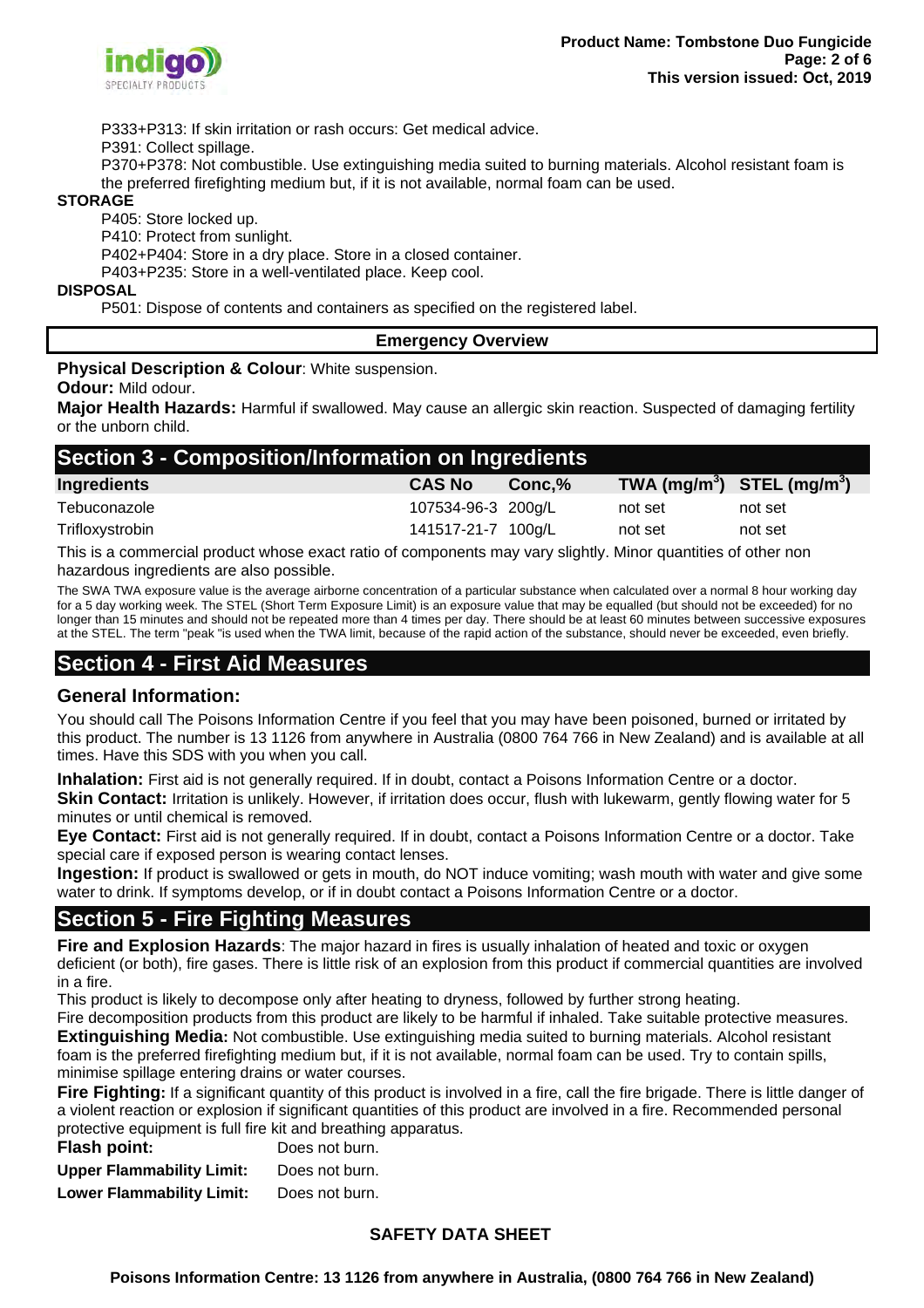

#### **Autoignition temperature:** Not applicable - does not burn. **Flammability Class:** Does not burn.

# **Section 6 - Accidental Release Measures**

**Accidental release:** In the event of a major spill, prevent spillage from entering drains or water courses. Wear full protective clothing including eye/face protection. All skin areas should be covered. See below under Personal Protection regarding Australian Standards relating to personal protective equipment. Suitable materials for protective clothing include no specific manufacturer recommendations. Use impermeable gloves with care. Eye/face protective equipment should comprise as a minimum, protective glasses and, preferably, goggles. If there is a significant chance that vapours or mists are likely to build up in the cleanup area, we recommend that you use a respirator. Usually, no respirator is necessary when using this product. However, if you have any doubts consult the Australian Standard mentioned below (section 8).

Stop leak if safe to do so, and contain spill. Absorb onto sand, vermiculite or other suitable absorbent material. If spill is too large or if absorbent material is not available, try to create a dike to stop material spreading or going into drains or waterways. Because of the environmentally hazardous nature of this product, special care should be taken to restrict release to waterways or drains. Sweep up and shovel or collect recoverable product into labelled containers for recycling or salvage, and dispose of promptly. Recycle containers wherever possible after careful cleaning. Refer to product label for specific instructions. After spills, wash area preventing runoff from entering drains. If a significant quantity of material enters drains, advise emergency services. Full details regarding disposal of used containers, spillage and unused material may be found on the label. If there is any conflict between this SDS and the label, instructions on the label prevail. Ensure legality of disposal by consulting regulations prior to disposal. Thoroughly launder protective clothing before storage or re-use. Advise laundry of nature of contamination when sending contaminated clothing to laundry.

# **Section 7 - Handling and Storage**

**Handling:** Keep exposure to this product to a minimum, and minimise the quantities kept in work areas. Check Section 8 of this SDS for details of personal protective measures, and make sure that those measures are followed. The measures detailed below under "Storage" should be followed during handling in order to minimise risks to persons using the product in the workplace. Also, avoid contact or contamination of product with incompatible materials listed in Section 10.

**Storage:** This product is a Scheduled Poison. Observe all relevant regulations regarding sale, transport and storage of this schedule of poison. Check packaging - there may be further storage instructions on the label.

# **Section 8 - Exposure Controls and Personal Protection**

The following Australian Standards will provide general advice regarding safety clothing and equipment:

Respiratory equipment: **AS/NZS 1715**, Protective Gloves: **AS 2161**, Occupational Protective Clothing: AS/NZS 4501 set 2008, Industrial Eye Protection: **AS1336** and **AS/NZS 1337**, Occupational Protective Footwear: **AS/NZS2210**.

**SWA Exposure Limits TWA (mg/m<sup>3</sup> ) STEL (mg/m<sup>3</sup> )**  Exposure limits have not been established by SWA for any of the significant ingredients in this product. The ADI for Tebuconazole is set at 0.03mg/kg/day. The corresponding NOEL is set at 2.96mg/kg/day.

The ADI for Trifloxystrobin is set at 0.05mg/kg/day. The corresponding NOEL is set at 5mg/kg/day. ADI means Acceptable Daily Intake; NOEL means No-observable-effect-level. Data from Australian ADI List, June 2014.

No special equipment is usually needed when occasionally handling small quantities. The following instructions are for bulk handling or where regular exposure in an occupational setting occurs without proper containment systems. **Ventilation:** This product should only be used in a well ventilated area. If natural ventilation is inadequate, use of a fan is suggested.

**Eye Protection:** Eye protection is not normally necessary when this product is being used. However, if in doubt, wear suitable protective glasses or goggles.

**Skin Protection:** If you believe you may have a sensitisation to this product or any of its declared ingredients, you should prevent skin contact by wearing impervious gloves, clothes and, preferably, apron. Make sure that all skin areas are covered. See below for suitable material types.

**Protective Material Types:** There is no data that enables us to recommend any type except that it should be impermeable.

**Respirator:** Usually, no respirator is necessary when using this product. However, if you have any doubts consult the Australian Standard mentioned above.

Safety deluge showers should, if practical, be provided near to where this product is being handled commercially.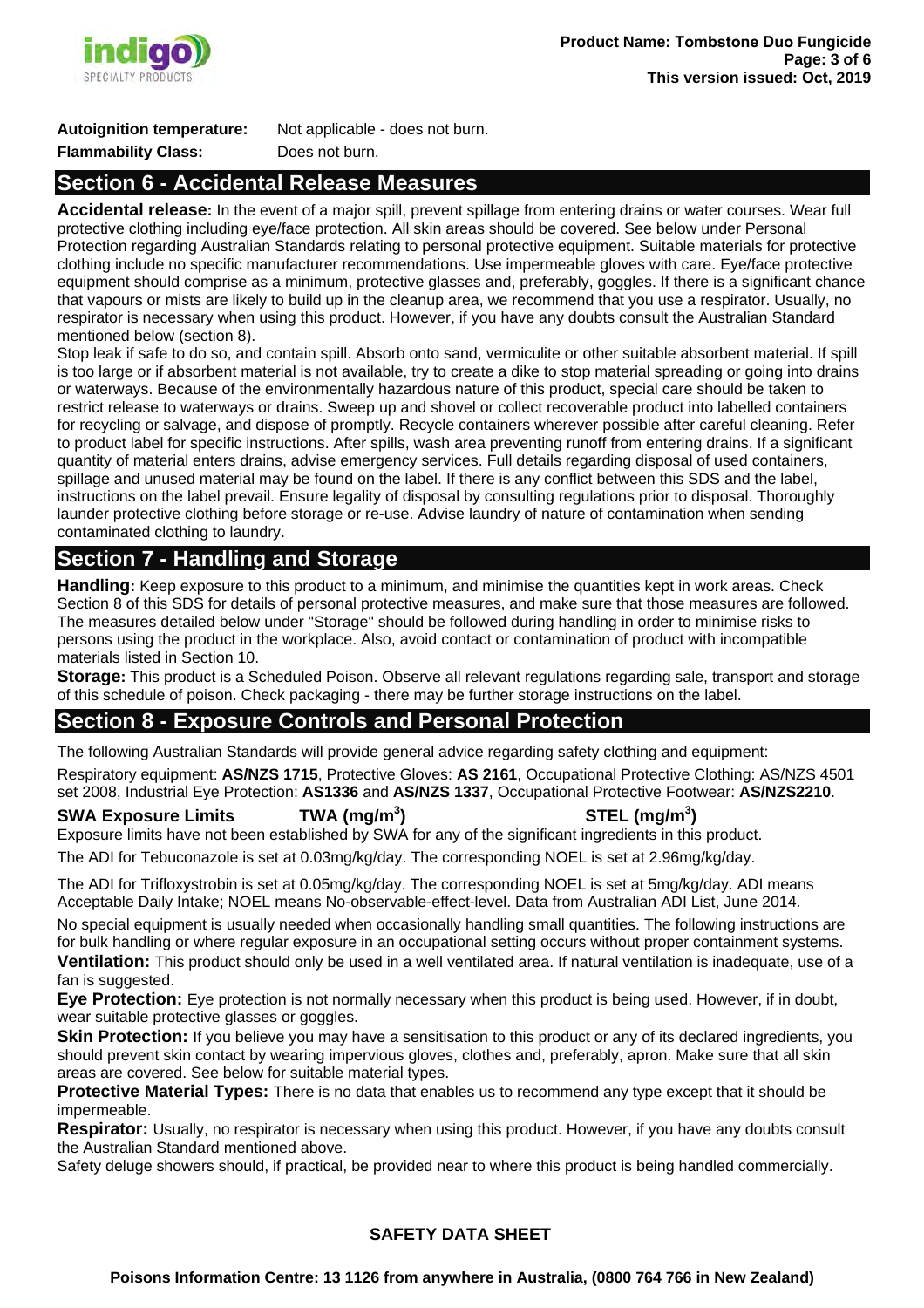

# **Section 9 - Physical and Chemical Properties:**

| <b>Physical Description &amp; colour:</b> | White suspension.                         |
|-------------------------------------------|-------------------------------------------|
| Odour:                                    | Mild odour.                               |
| <b>Boiling Point:</b>                     | Approximately 100°C at 100kPa.            |
| <b>Freezing/Melting Point:</b>            | Below 0°C.                                |
| Volatiles:                                | Water component.                          |
| <b>Vapour Pressure:</b>                   | 2.37 kPa at 20°C (water vapour pressure). |
| <b>Vapour Density:</b>                    | As for water.                             |
| <b>Specific Gravity:</b>                  | 1.10 at $20^{\circ}$ C                    |
| <b>Water Solubility:</b>                  | Completely soluble in water.              |
| pH:                                       | 6.0-8.0 as supplied                       |
| <b>Volatility:</b>                        | No data.                                  |
| <b>Odour Threshold:</b>                   | No data.                                  |
| <b>Evaporation Rate:</b>                  | As for water.                             |
| <b>Coeff Oil/water Distribution:</b>      | No data                                   |
| <b>Autoignition temp:</b>                 | Not applicable - does not burn.           |

# **Section 10 - Stability and Reactivity**

**Reactivity:** This product is unlikely to react or decompose under normal storage conditions. However, if you have any doubts, contact the supplier for advice on shelf life properties.

**Conditions to Avoid:** Protect this product from light. Store in the closed original container in a dry, cool, wellventilated area out of direct sunlight.

**Incompatibilities:** strong acids, strong bases, strong oxidising agents.

**Fire Decomposition:** This product is likely to decompose only after heating to dryness, followed by further strong heating. Combustion forms carbon dioxide, and if incomplete, carbon monoxide and possibly smoke. Water is also formed. May form nitrogen and its compounds, and under some circumstances, oxides of nitrogen. Occasionally hydrogen cyanide gas in reducing atmospheres. May form hydrogen fluoride gas and other compounds of fluorine. Carbon monoxide poisoning produces headache, weakness, nausea, dizziness, confusion, dimness of vision, disturbance of judgment, and unconsciousness followed by coma and death.

**Polymerisation:** This product will not undergo polymerisation reactions.

# **Section 11 - Toxicological Information**

**Toxicity:** Tebuconazole: LD<sub>50</sub> Oral, Rat 1700mg/kg

 $LD_{50}$  Oral, Mouse = 3000mg/kg

 $LD_{50}$  Dermal, Rat = >5000mg/kg

 $LC_{50}$  Inhalation, Rat = 0.37mg/L/4hr

There is no data to hand indicating any particular target organs.

Tebuconazole is a SWA Class 3 Reproductive risk, possible risk of harm to the unborn child. Trifloxystrobin is classed by SWA as a potential sensitiser by skin contact.

## **Classification of Hazardous Ingredients**

#### Ingredient **Risk Phrases**

Tebuconazole >=5%Conc<25%: Xn; R63 Reproductive toxicity - category 2

- Acute toxicity category 4
- Hazardous to the aquatic environment (chronic) category 2

Tebuconazole caused at high dose levels an increased incidence of liver tumours in mice. The mechanism of tumour formation is not considered to be relevant to man.

Trifloxystrobin Conc>=1%: Xi; R43

- Skin sensitisation category 1
- Hazardous to the aquatic environment (acute) category 1
- Hazardous to the aquatic environment (chronic) category 1

Trifloxystrobin was not mutagenic or genotoxic in a battery of in vitro and in vivo tests, nor was it carcinogenic in lifetime feeding studies in rats and mice.

# **SAFETY DATA SHEET**

**Poisons Information Centre: 13 1126 from anywhere in Australia, (0800 764 766 in New Zealand)**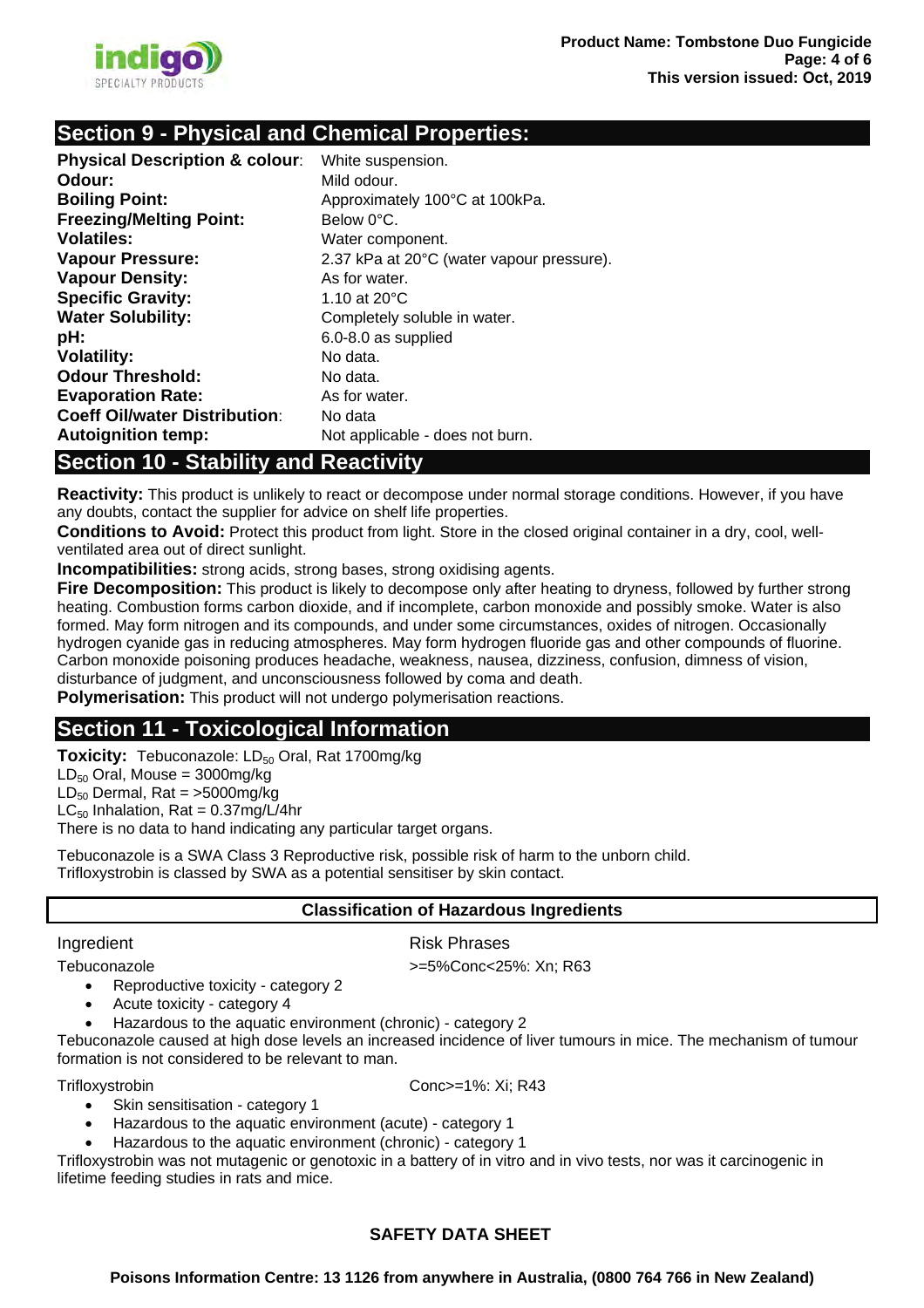

It also caused reproduction toxicity in a two-generation study in rats only at dose levels also toxic to the parent animals. The reproduction toxicity seen with Trifloxystrobin is related to parental toxicity.

## **Potential Health Effects**

#### **Persons sensitised to Trifloxystrobin should avoid contact with this product.**

#### **Inhalation:**

**Short term exposure:** Available data indicates that this product is not harmful. In addition product is unlikely to cause any discomfort or irritation.

**Long Term exposure:** No data for health effects associated with long term inhalation.

## **Skin Contact:**

**Short term exposure:** Available data indicates that this product is not harmful. It should present no hazards in normal use. However product may be mildly irritating, but is unlikely to cause anything more than mild discomfort which should disappear once contact ceases.

**Long Term exposure:** No data for health effects associated with long term skin exposure.

## **Eye Contact:**

**Short Term Exposure:** This product is believed to be not irritating to eyes.

**Long Term Exposure:** No data for health effects associated with long term eye exposure.

#### **Ingestion:**

**Short Term Exposure:** Significant oral exposure is considered to be unlikely. This product is unlikely to cause any irritation problems in the short or long term.

**Long Term Exposure:** No data for health effects associated with long term ingestion.

#### **Carcinogen Status:**

**SWA:** No significant ingredient is classified as carcinogenic by SWA.

**NTP:** No significant ingredient is classified as carcinogenic by NTP.

**IARC:** No significant ingredient is classified as carcinogenic by IARC.

## **Section 12 - Ecological Information**

Very toxic to aquatic organisms, may cause long-term adverse effects to the aquatic environment. This product is biodegradable. It will not accumulate in the soil or water or cause long term problems.

#### **Tebuconazole:**

**Birds:** LD<sub>50</sub> Male Japanese quail: 4438mg/kg LD<sub>50</sub> Female Japanese quail: 2912mg/kg LD<sub>50</sub> bobwhite quail: 1988mg/kg **Fish:** LC<sub>50</sub> rainbow trout: 6.4mg/L LC<sub>50</sub> golden orfe: 8.7mg/L

**Algae:** EC<sub>50</sub> 4.01mg/L

Daphnia: EC<sub>50</sub> 11.5mg/L

**Worms:** LD<sub>50</sub> (Eisenia foetida) 1.381mg/kg

#### **Environmental fate:**

**Animals:** After three days, elimination is almost complete. Tebuconazole is excreted in urine and faeces. **Plants:** In plant tissues, a mean half life of 12 days has been established.

**Soil/Environment:** Degrades slowly in soil studies conducted in the laboratory. Under field conditions, the compound degraded much more rapidly and did not accumulate in long term (3-5 year) studies. Since no residues could be detected in deeper soil layers of these and other studies, and adsorption/desorption studies indicate low mobility in soil, groundwater contamination through leaching can be excluded. In natural waters, hydrolysis and indirect photolysis occur; in a pond study, the compound dissipated from the water body with a  $DT_{50}$  of 11-3 weeks. Low vapour pressure and strong adsorption result in low volatilisation into the air.

# **Section 13 - Disposal Considerations**

**Disposal:** Special help is available for the disposal of Agricultural Chemicals. The product label will give general advice regarding disposal of small quantities, and how to cleanse containers. However, for help with the collection of unwanted rural chemicals, contact ChemClear 1800 008 182 http://www.chemclear.com.au/ and for help with the disposal of empty drums, contact DrumMuster http://www.drummuster.com.au/ where you will find contact details for your area.